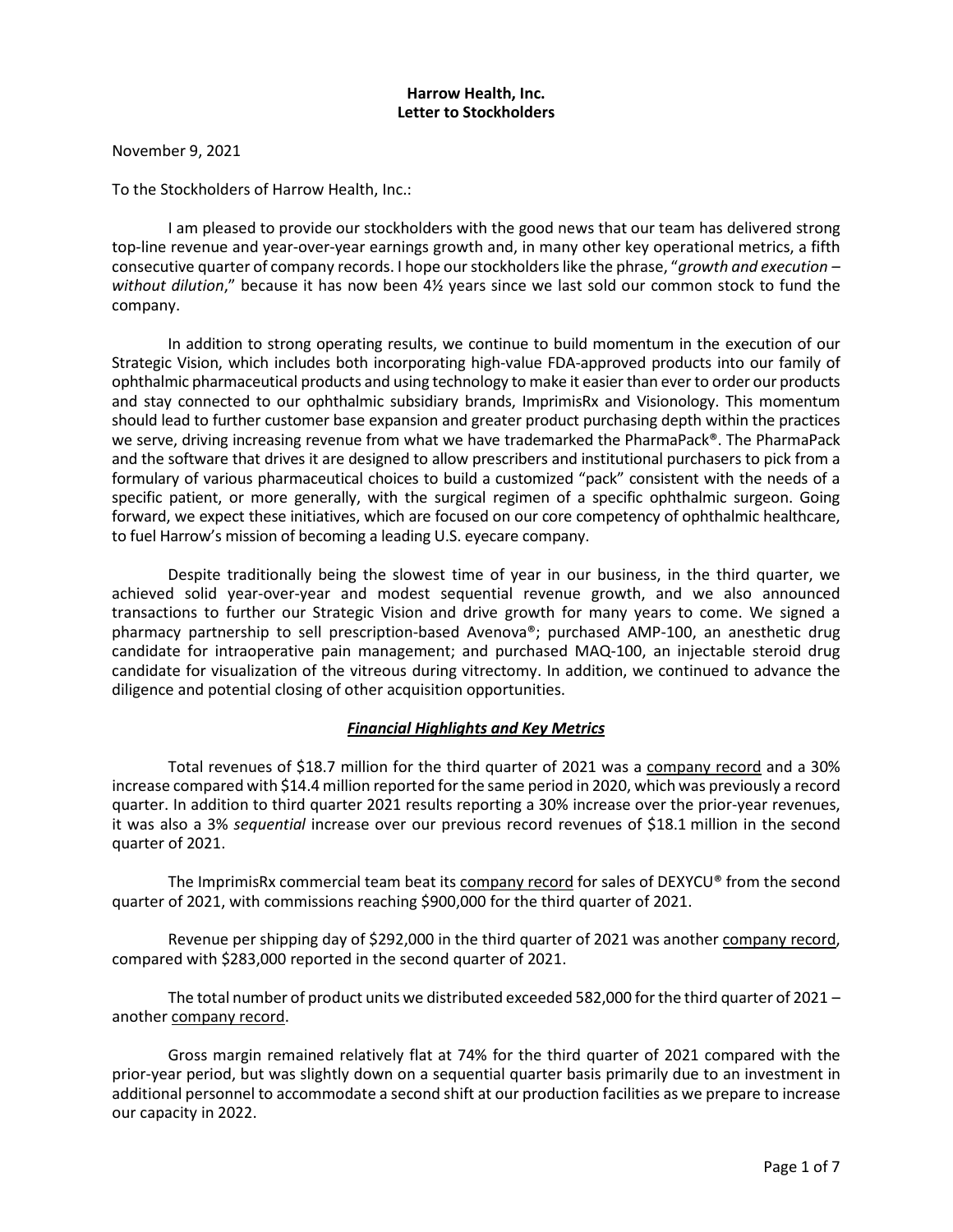Selling, general and administrative expenses for the third quarter increased \$2.9 million over the prior-year quarter. The increase was due to expanded sales and marketing activities, personnel, and investments in our quality operations as well as the accrual of a \$1.5 million one-time expense related to litigation settlement.

Research and development costs increased to \$6.1 million in the third quarter of 2021, compared with \$0.7 million in the prior-year period. The increase during 2021 was due to a one-time upfront payment associated with the acquisition and advancement of the AMP-100 program and new research and development costs associated with MAQ-100.

GAAP operating loss was \$(3.7) million for the third quarter of 2021, compared with GAAP operating income of \$1.6 million during the same period last year.

Adjusted EBITDA (a non-GAAP measure) was \$4.9 million for the third quarter of 2021 compared with Adjusted EBITDA of \$3.0 million reported in the prior-year period. GAAP net loss attributable to Harrow Health, Inc. was \$(8.3) million for the third quarter of 2021 and net income of \$8.6 million in the third quarter of 2020. A reconciliation of all non-GAAP financial measures in this letter begins on page 6.

Harrow also tracks ImprimisRx segment contribution as a measure of its stand-alone earnings power. For the third quarter of 2021, segment contribution was \$6.6 million, including non-cash expenses related to depreciation, amortization, and stock-based compensation of \$653,000, compared with segment contribution of \$4.7 million in the prior-year period.

Selected highlights regarding operating results for the three months and nine months ended September 30, 2021, and for the same periods in 2020 are as follows:

| (in thousands, except per share data)                            | For the Three Months Ended<br>September 30, |             | <b>For the Nine Months Ended</b><br>September 30, |               |
|------------------------------------------------------------------|---------------------------------------------|-------------|---------------------------------------------------|---------------|
|                                                                  | 2021                                        | 2020        | 2021                                              | 2020          |
| <b>Total revenues</b>                                            | $\mathsf{\dot{S}}$<br>18,711                | \$14,399    | \$ 52,288                                         | \$34,276      |
| Cost of sales                                                    | 4,947                                       | 3,696       | 13,134                                            | 10,526        |
| <b>Gross profit</b>                                              | 13,764                                      | 10,703      | 39,154                                            | 23,750        |
| Selling, general and administrative                              | 11,356                                      | 8,436       | 28,643                                            | 23,806        |
| Research and development                                         | 6,125                                       | 670         | 7,142                                             | 1,822         |
| Impairment of intangible assets                                  |                                             |             |                                                   | 363           |
| <b>Total operating expenses</b>                                  | 17,481                                      | 9,106       | 35,785                                            | 25,991        |
| (Loss) income from operations                                    | (3,717)                                     | 1,597       | 3,369                                             | (2, 241)      |
| Total other (expense) income, net                                | (4,611)                                     | 7,026       | (13,958)                                          | (2,319)       |
| Income taxes                                                     |                                             |             |                                                   |               |
| Total net (loss) income, including                               |                                             |             |                                                   |               |
| noncontrolling interests                                         | (8, 328)                                    | 8,623       | (10, 589)                                         | (4, 560)      |
| Net income attributable to                                       |                                             |             |                                                   |               |
| noncontrolling interests                                         |                                             | 15          |                                                   | 54            |
| Net (loss) income attributable to                                |                                             |             |                                                   |               |
| Harrow Health, Inc.                                              | (8, 328)                                    | 8,638       | (10, 589)                                         | (4,506)       |
| Preferred dividends and accretion of<br>preferred stock discount |                                             |             | (472)                                             |               |
| Net (loss) income attributable to                                |                                             |             |                                                   |               |
| Harrow Health, Inc. common                                       |                                             |             |                                                   |               |
| stockholders                                                     | (8, 328)<br>S                               | \$<br>8,638 | \$ (11,061)                                       | (4,506)<br>\$ |
| Net (loss) income per share of                                   |                                             |             |                                                   |               |
| common stock, basic                                              | (0.31)<br>\$                                | \$<br>0.33  | \$<br>(0.42)                                      | (0.17)<br>Ş   |
| Net (loss) income per share of<br>common stock, diluted          | (0.31)<br>\$                                | \$<br>0.32  | \$<br>(0.42)                                      | (0.17)<br>\$  |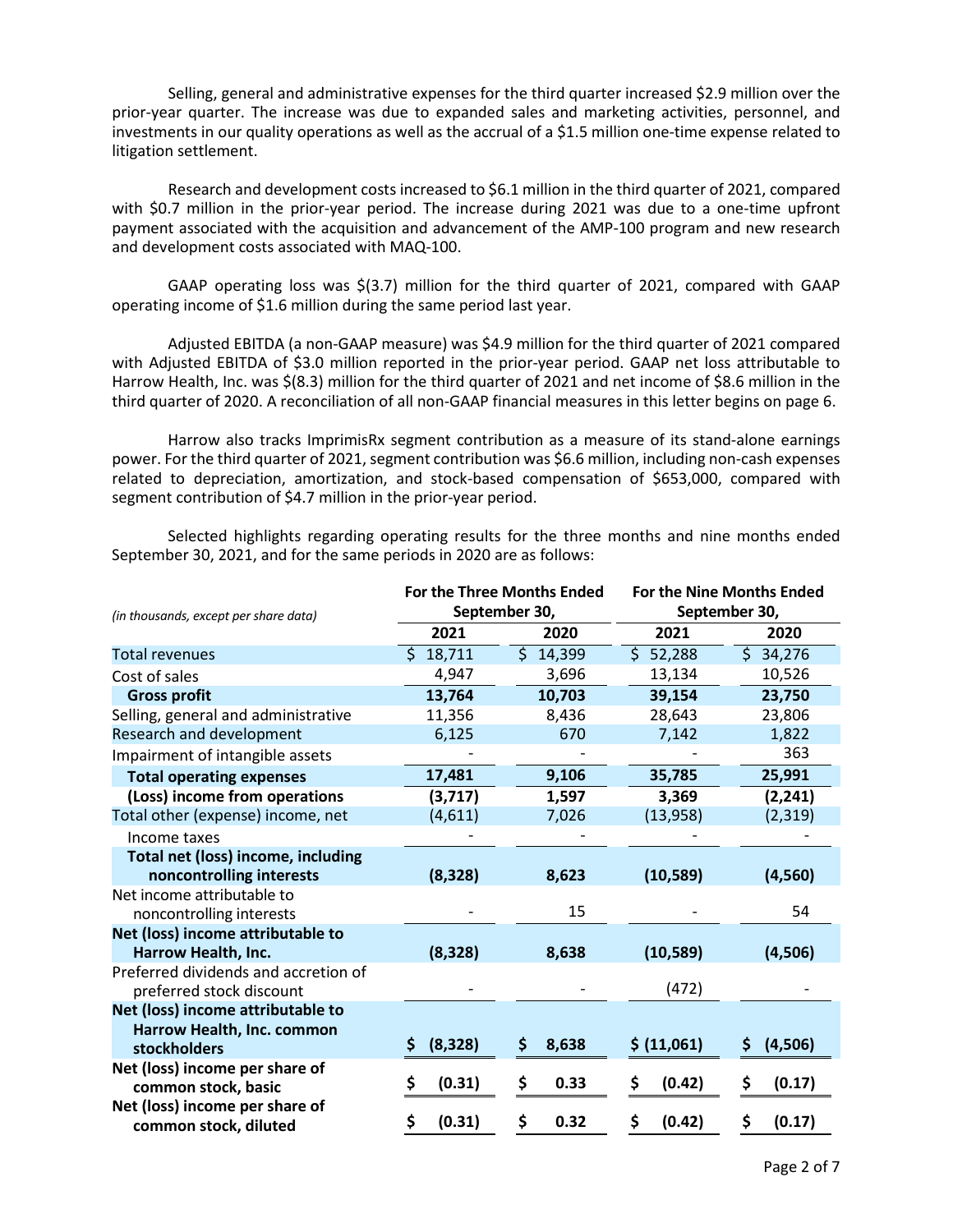# *Being Acquisitive and Innovative*

In our Stockholder Letter for Q1 2021, we began publicly discussing acquiring "high-value" ophthalmic products to add to our ImprimisRx product offering. In order to be able to transact on deals we were pursuing, we needed to transform our balance sheet. In the Stockholder Letter for Q2 2021, we noted that we had paid off our senior secured lender, sold \$10.6 million of our equity position in Eton Pharmaceuticals, and then issued \$75 million in 8.625% unsecured notes. This new balance sheet architecture created flexibility and the financial fuel we required to progress on our stated goal of acquiring high-value late-stage FDA-approvable drug candidates and existing revenue-generating FDA-approved products.

During the third quarter of 2021, we announced two key transactions that we expect will be a big part of accelerating our revenue growth in the medium term:

- AMP-100 is a patented topical anesthetic intraoperative pain ophthalmic drug candidate that, once approved, could be administered during ophthalmic interventions such as cataract surgery and intravitreal injections, which in the aggregate, have an estimated annual TAM (total addressable market) in the U.S. exceeding 10 million annual procedures. We expect a new drug application (NDA) for AMP-100 to be submitted to the FDA in the coming months.
- MAQ-100 is a preservative-free triamcinolone acetonide ophthalmic injectable drug candidate for visualization of vitreous during vitrectomy. Harrow intends to communicate with the FDA in early 2022 about presenting the clinical data used for Japanese market approval of MAQ-100 (marketed in Japan as MaQaid® for four separate indications) to support a U.S. and Canada market NDA submission.

We believe the future of eyecare will extend the reach of the eye doctor's office into the homes of those in need. We are developing Visionology as our next generation eyecare platform and value-add technology for our eyecare provider customers. We launched Visionology regionally in May 2021, and we continue to enhance the platform in anticipation of launching nationally in 2022. Visionology is focused on Eyecare-as-a-Service®, which will provide a digital front door to consumers that is connected to a distributed network of eyecare professionals. Visionology will deliver value, transparency, and access to eyecare consumers across the U.S. and even internationally. We are excited about Visionology, as we believe it will be a great bridge to what the future will hold in the U.S. eyecare market. And it's a great way for us to leverage our ImprimisRx platform and build stronger relationships with our national network and eyecare providers.

# *Harrow Health – Today and in the Future*

Today, Harrow Health is a vertically integrated business – from product ideation to product development to manufacturing to sales and marketing, distribution, and customer service. We have an effective integrated national sales and customer service organization and an efficient, scalable, and tech-enabled national production and distribution platform. We currently serve about 4,000 monthly accounts for over 10,000 prescribers and institutions, and we are licensed to do business in all 50 U.S. states through registrations with, and regulatory inspections by, the FDA, the DEA, and all U.S. State Boards of Pharmacy.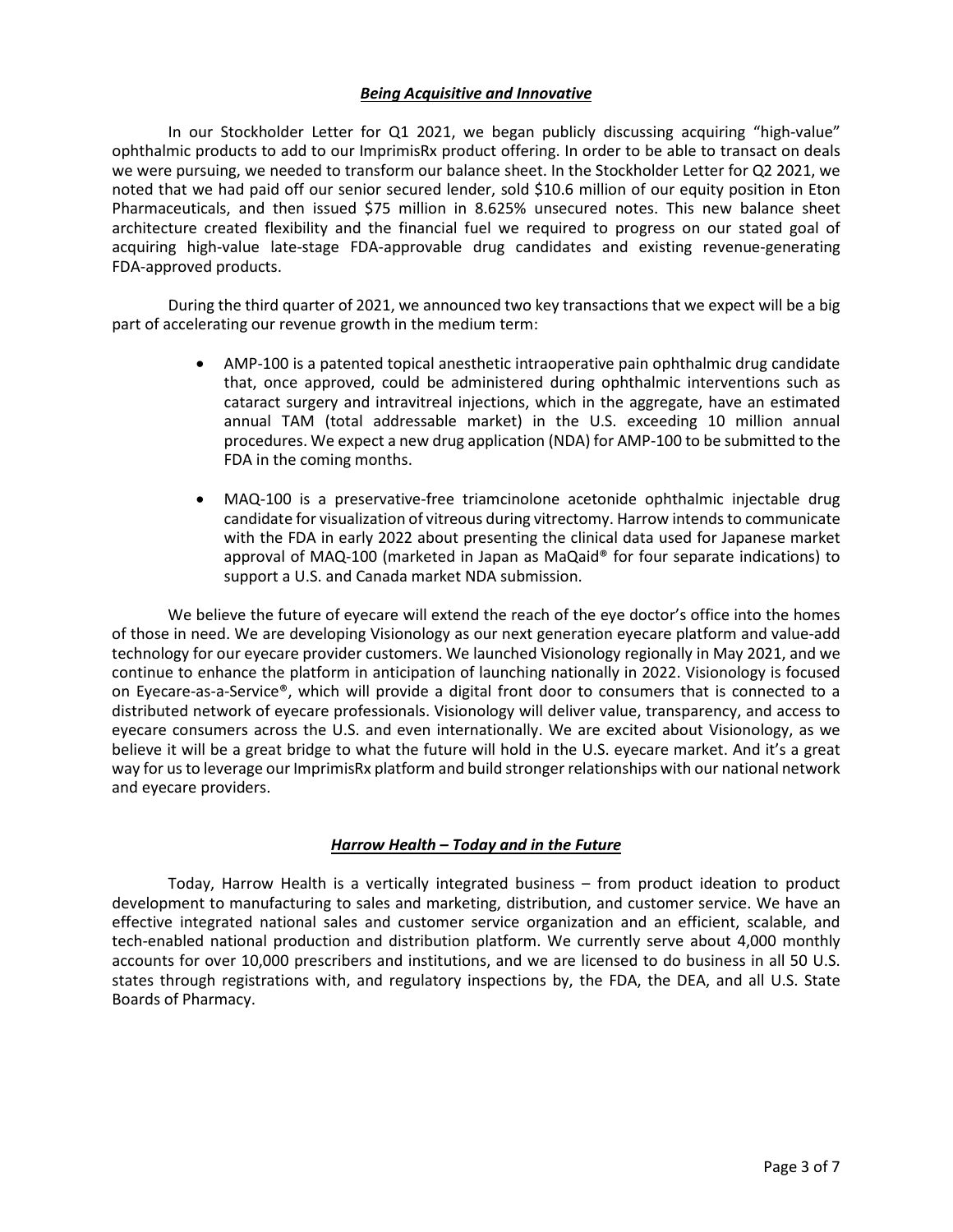Harrow Health's future is as an innovative, growing, and sustainable ophthalmic-focused healthcare company meeting its mission of delivering high-quality, accessible, and affordable prescription pharmaceuticals to the U.S. ophthalmic surgical, chronic, and acute care markets. We have plowed the ground and begun making the capital investments necessary to transition Harrow into a company offering the compounded pharmaceuticals that our business was built upon **and** FDA-approved products – *a feat which, I believe, we are the first to accomplish in the ophthalmic pharmaceuticals industry*. We strongly believe this is the type of product offering that our customers want – and we are going to deliver it.

Once approved by the FDA, AMP-100 and MAQ-100 will expand our product portfolio and broaden our depth of offerings to include products for surgeries and interventions aimed at the back of the eye as well as the front of the eye. I also believe that our upcoming revenues from these new FDA-approved products could soon exceed our current level of revenues from compounded products. And we remain "on the hunt" for other acquisition opportunities to add fuel to our Strategic Vision by leveraging our commercial platforms and national direct-distribution capabilities. That is what we are working towards, and that is why I believe that we are still in the very early stages of our revenue opportunity.

# *Investments and Royalties*

Our team prides itself on being entrepreneurial. Years ago, while we grew our ophthalmic business, we identified drug formulation assets that we felt strongly could be developed into drug candidates for FDA-approval and created separate companies with focused management teams and separate capital structures; thus, Surface Ophthalmics, Melt Pharmaceuticals, and Eton Pharmaceuticals were born. Given Harrow's non-controlling equity positions in these companies and the potential for ongoing streams of cash flow through royalties, the development of these businesses should be of interest to all Harrow stockholders.

- We own approximately 3.5 million shares of [Surface Ophthalmics](https://surfaceophthalmics.com/) common stock, or about 20% of the outstanding equity interests, following a \$25 million round of funding Surface closed in July 2021. Surface has filed three INDs and has moved all three programs into Phase 2 trials: SURF-100 for chronic dry eye disease, SURF-200 for acute dry eye, and SURF-201 for pain and inflammation following ocular surgery. Surface announced positive top-line SURF-201 Phase 2 data in early 2021, which I believe is the best topical steroid data ever reported for post-cataract surgery inflammation. Surface is currently at the tail-end of enrolling the SURF-100 Phase 2 clinical trial, which will directly compare five active arms of SURF-100 with the current market-leading treatments of Xiidra® and Restasis®. Surface is also enrolling the SURF-200 Phase 2 clinical trial, with readouts of top-line results for both SURF-100 and SURF-200 programs expected in 2022. Harrow Health owns royalty rights on all three programs.
- We own about 46% of the equity interests, along with a senior secured note receivable, of Melt [Pharmaceuticals](http://www.meltpharma.com/) and royalty rights on its flagship drug candidate, MELT-300. Melt recently started its Phase 2 efficacy study of MELT-300 and expects to report top-line clinical results in the first half of 2022. In addition, Melt expects to file two new investigational new drug applications (INDs) this year.
- We own just under 2.0 million shares of Nasdaq-listed [Eton Pharmaceuticals](http://www.etonpharma.com/) (Nasdaq: ETON) common stock, an orphan-drug focused pharmaceutical company founded by Harrow in 2017. We continue to be enthusiastic about our ownership in Eton, as we believe in the long-term prospects for Eton's business and assets.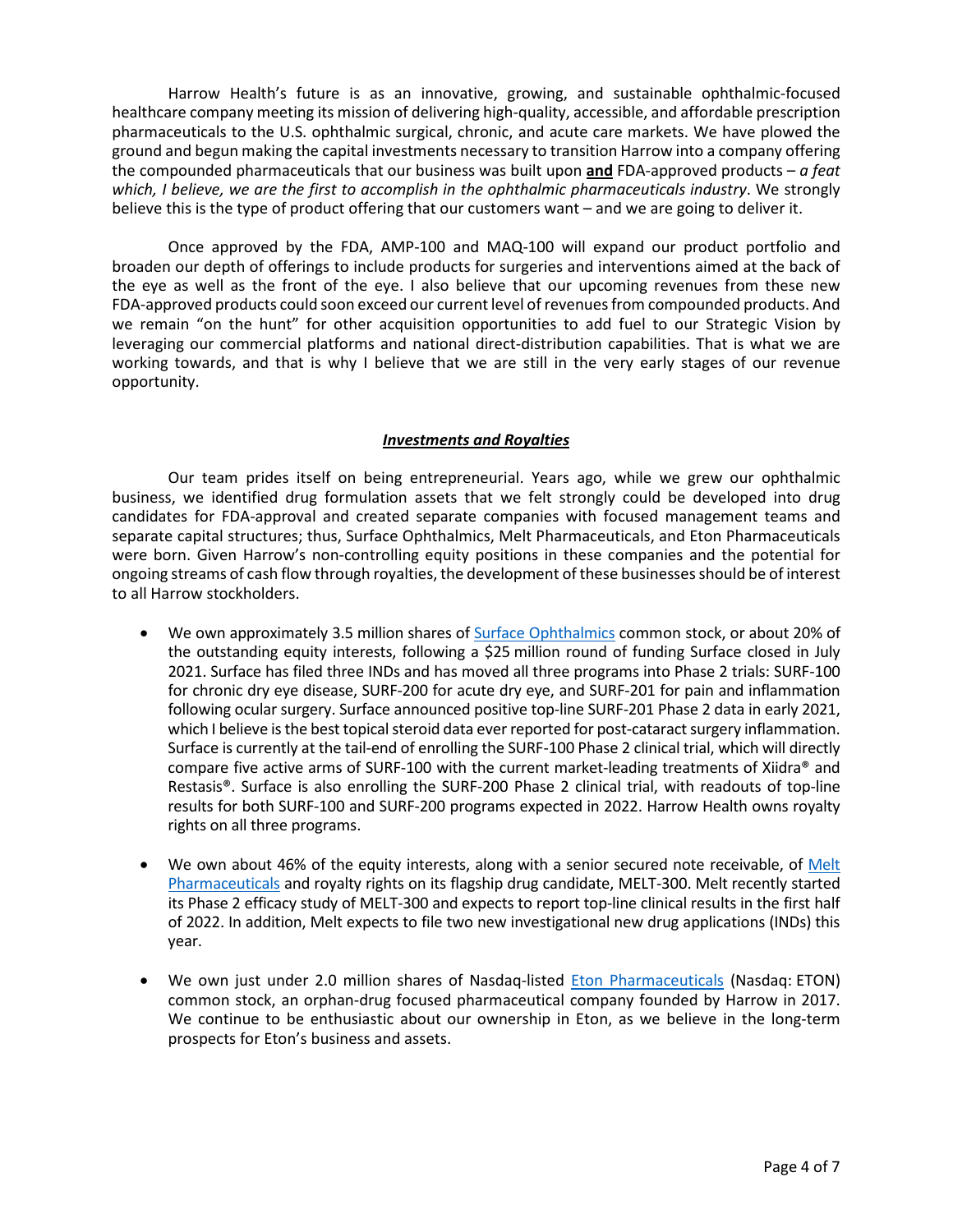### *Closing*

Next month will mark my tenth year at the helm of this Company. It was December of 2011 when I and Andrew Boll, our CFO and my long-time business "compadre," began to build what we now know as Harrow Health. Along the way, we have been blessed to grow our family of employees, build strong relationships with new partners, and attract new investors who have been tremendously supportive and patient. It certainly hasn't been a straight path to this point (see the *["Our History"](https://harrowinc.com/about.html#history)* section of our corporate website); and as we set our sights on growing into a much larger revenue and public market capitalization company, I don't expect that process to be a straight path either. With that said, we are very optimistic about our continued growth prospects for 2022 and look forward to what we believe will be a positive transformation of our company and a major step forward in our mission to make Harrow Health a leading U.S. eyecare company.

With only a few months of 2021 remaining, we are hopeful that the world is on its way to returning to "normal," even though that is likely to be a little bit different from what our experience was pre-COVID-19 pandemic. Hopefully, we've learned some valuable lessons that will make 2022 and beyond an even better world – one that works together for the common good.

Lastly, I want to assure all our stakeholders that Harrow, from its first employee (me) to the most recent one added, believes in and is committed to our corporate values of **Integrity**, **[Innovation](https://harrowinc.com/about.html#missionVisionValues)**, **[Evidence-based Development, Great Products and People.](https://harrowinc.com/about.html#missionVisionValues)** Our company has grown to where it is today by steadfastly following these corporate values, and we intend to continue to do so, as we believe that our commitment to innovation, quality, and our corporate values are the source of long-term business sustainability and value creation for our customers, patients, the local communities we serve, and all our other stakeholders. I look forward to updating you on our progress in my next Letter to Stockholders in March of 2022.

Sincerely,

Mark L. Baum Founder, Chief Executive Officer and Chairman of the Board Nashville, Tennessee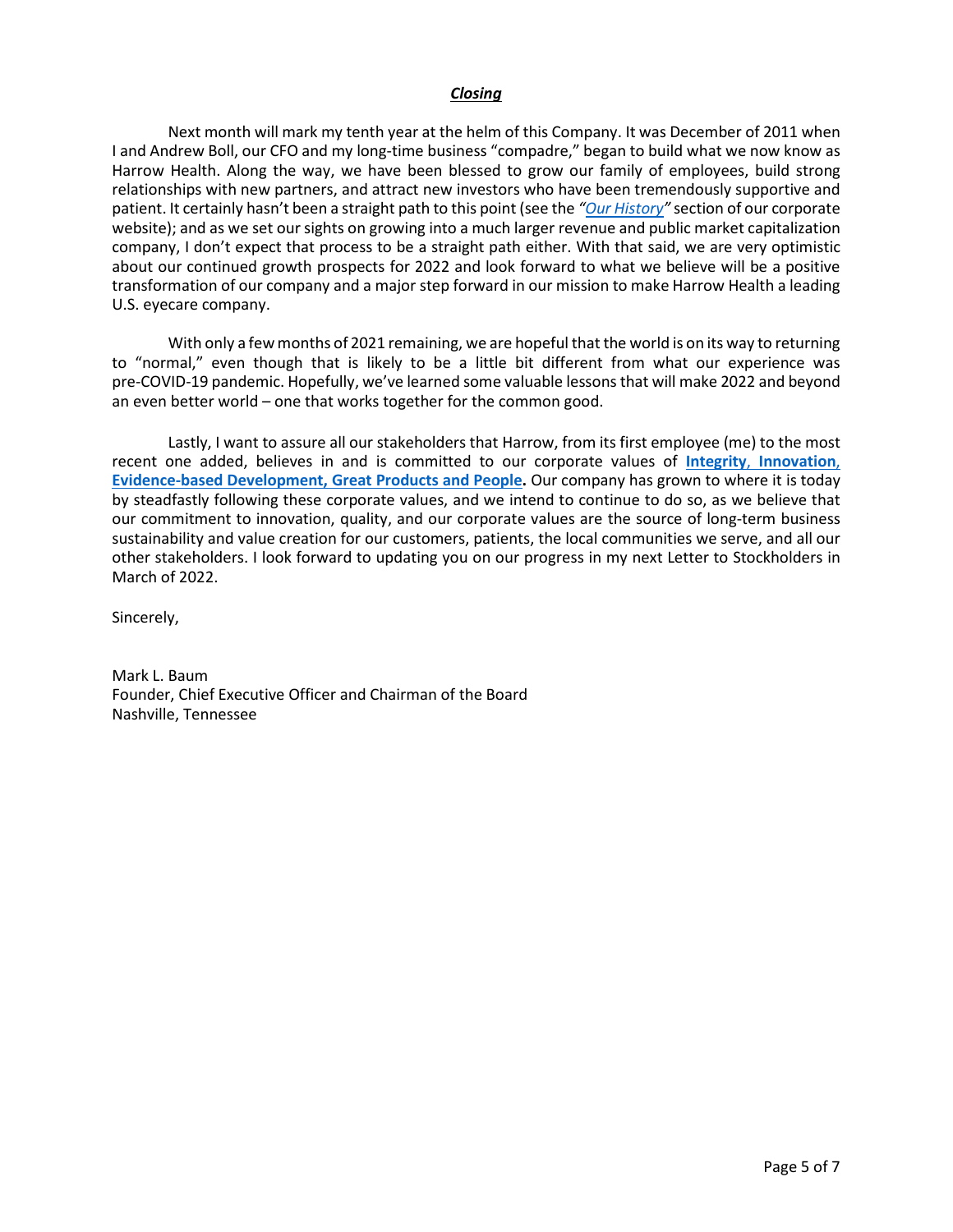#### **FORWARD-LOOKING STATEMENTS**

Management's remarks in this stockholder letter include forward-looking statements within the meaning of federal securities laws. Forward-looking statements are subject to numerous risks and uncertainties, many of which are beyond Harrow Health's control, including risks and uncertainties described from time to time in its SEC filings, such as the risks and uncertainties related to the Company's ability to make commercially available its compounded formulations and technologies, and FDA approval of certain drug candidates in a timely manner or at all.

For a list and description of those risks and uncertainties, please see the "Risk Factors" section of the Company's Annual Report on Form 10-K, Quarterly Reports on Form 10-Q, and other filings with the SEC.

Harrow Health's results may differ materially from those projected. Harrow disclaims any intention or obligation to update or revise any financial projections or forward-looking statements whether because of new information, future events or otherwise. This stockholder letter contains time-sensitive information and is accurate only as of today.

Additionally, Harrow Health refers to non-GAAP financial measures, specifically Adjusted EBITDA and/or adjusted earnings. A reconciliation of non-GAAP measures with the most directly comparable GAAP measures is included in this letter.

*No compounded formulation is FDA-approved. All ImprimisRx compounded formulations are customizable. Other than drugs compounded at a registered outsourcing facility, all ImprimisRx compounded formulations require a prescription for an individually identified patient consistent with federal and state laws.*

*All trademarks, service marks and trade names included or referenced in this publication are the property of their respective owners.* 

### **Adjusted EBITDA**

In addition to the Company's results of operations determined in accordance with U.S. generally accepted accounting principles (GAAP), which are presented and discussed above, management also utilizes Adjusted EBITDA, an unaudited financial measure that is not calculated in accordance with GAAP, to evaluate the Company's financial results and performance and to plan and forecast future periods. Adjusted EBITDA is considered a "non-GAAP" financial measure within the meaning of Regulation G promulgated by the SEC. Management believes that this non-GAAP financial measure reflects an additional way of viewing aspects of the Company's operations that, when viewed with GAAP results, provides a more complete understanding of the Company's results of operations and the factors and trends affecting its business. Management believes Adjusted EBITDA provides meaningful supplemental information regarding the Company's performance because (i) it allows for greater transparency with respect to key metrics used by management in its financial and operational decision-making; (ii) it excludes the impact of non-cash or, when specified, non-recurring items that are not directly attributable to the Company's core operating performance and that may obscure trends in the Company's core operating performance; and (iii) it is used by institutional investors and the analyst community to help analyze the Company's results. However, Adjusted EBITDA and any other non-GAAP financial measures should be considered as a supplement to, and not as a substitute for, or superior to, the corresponding measures calculated in accordance with GAAP. Further, non-GAAP financial measures used by the Company and the manner in which they are calculated may differ from the non-GAAP financial measures or the calculations of the same non-GAAP financial measures used by other companies, including the Company's competitors.